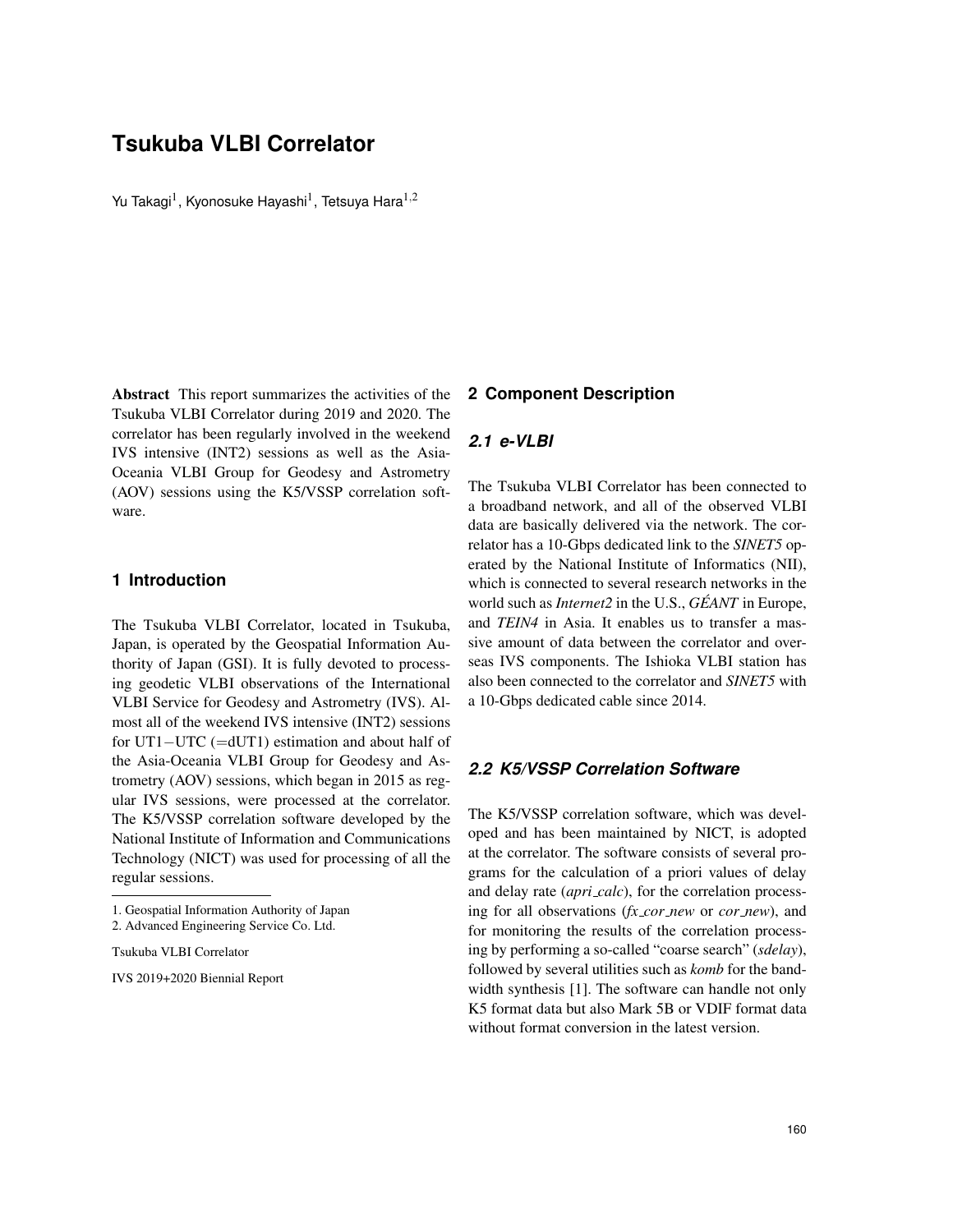|                         | <b>Main System</b>                                | <b>Backup System</b>                                    |  |
|-------------------------|---------------------------------------------------|---------------------------------------------------------|--|
| Number of servers       | 16                                                | 8                                                       |  |
|                         | $-14$ for correlation processing                  | - 5 for correlation processing                          |  |
|                         | - 2 for controlling correlation processing        | - 2 for controlling correlation processing              |  |
|                         |                                                   | $-1$ for data storage                                   |  |
| <b>Operating System</b> | Red Hat Enterprise Linux 6.3                      | CentOS version $6.10$ , $7.7$ , and $7.8$               |  |
| <b>CPU</b>              | Intel Xeon X5678 $@3.60$ GHz 4 cores x 2 x 16     | Intel Xeon $X3360$ @2.83 GHz 4 cores x 2                |  |
|                         |                                                   | Intel Xeon Gold 6130 GHz $\omega$ 2.10 GHz 16 cores x 2 |  |
|                         |                                                   | Intel Xeon Gold 6230 GHz $\omega$ 2.10 GHz 20 cores x 3 |  |
|                         |                                                   | Intel E5-2609v4 @1.70 GHz                               |  |
| Total storage capacity  | 513 Tbytes                                        | 273 Tbytes                                              |  |
| <b>Network</b>          | 10 Gbps dedicated line connected to SINET5 by NII |                                                         |  |

**Table 1** Hardware capabilities of the Tsukuba VLBI Correlator.

## *2.3 Correlation Procedure*

The typical correlation process at the correlator and programs used in each process are as follows:

- 1. Transferring data from network stations to the correlator (*tsunami* and *tsunamid*, or *m5copy*).
- 2. Preparation of a priori parameter files (*apri calc*).
- 3. Fringe search to find a clock offset at each pair of stations (*fx cor new* or *cor new*).
- 4. Running correlation processing for all observations (*fx cor new* or *cor new*).
- 5. Coarse search for estimating residual delay and delay rate, and plotting them on a 3-D diagram (*sdelay*).
- 6. Bandwidth synthesis to derive a multi-band delay (*komb*).
- 7. Database creation to be submitted to IVS Data Centers (*vgosDbMake*).

The correlation and analysis management programs developed by GSI can run the above processes consecutively and automatically. The program for the management of data transfer *rapid transfer* accesses a data server in an observing station, executes *tsunamid* there, and then executes *tsunami* at the correlator side to transfer data automatically. As a result of its update in July 2020, automatic data transfer using *m5copy* is now available. It can transfer the data concurrently with the start of the session as needed.

*Rapid cor* is a program to search for a fringe for each baseline based on the clock information of each station written in the FS log, as well as the station positions and source coordinates described in the schedule file and external a priori Earth orientation parameters. Once the fringe is detected, the main correlation processing runs one after another with the clock offset and rate information derived from the fringe search process until the last observation.

*Rapid komb* executes *komb* on the stream of correlation outputs for bandwidth synthesis process. For the weekend Intensive sessions, *rapid c5pp*, which gives an interface to VLBI analysis software *c5++* [2], executes analysis automatically as the bandwidth synthesis process finishes and delivers the result to the community (refer to the report "Tsukuba VLBI Analysis Center" in this volume for more details).

The database is created manually with *vgosDb-Make* for the vgosDB format [3] and is submitted to IVS Data Centers. Although the Mark III format databases had also been created based on requests from a few Analysis Centers, only vgosDB format databases have been created since September 5, 2020; there have been no more requests since then.

#### *2.4 Correlator Hardware Capabilities*

The hardware supporting the activities of the correlator is summarized in Table 1. All these pieces of equipment are general-purpose and commercially available products. It means that no dedicated hardware is required in the K5 correlation processing. The main system consists of sixteen IBM X3650 servers and a Data Direct Networks storage system with a capacity of 513 TB (Figure 1).

The backup system was expanded during 2019–2020 and currently consists of seven servers and 273 TB data storage. At present, some test correlation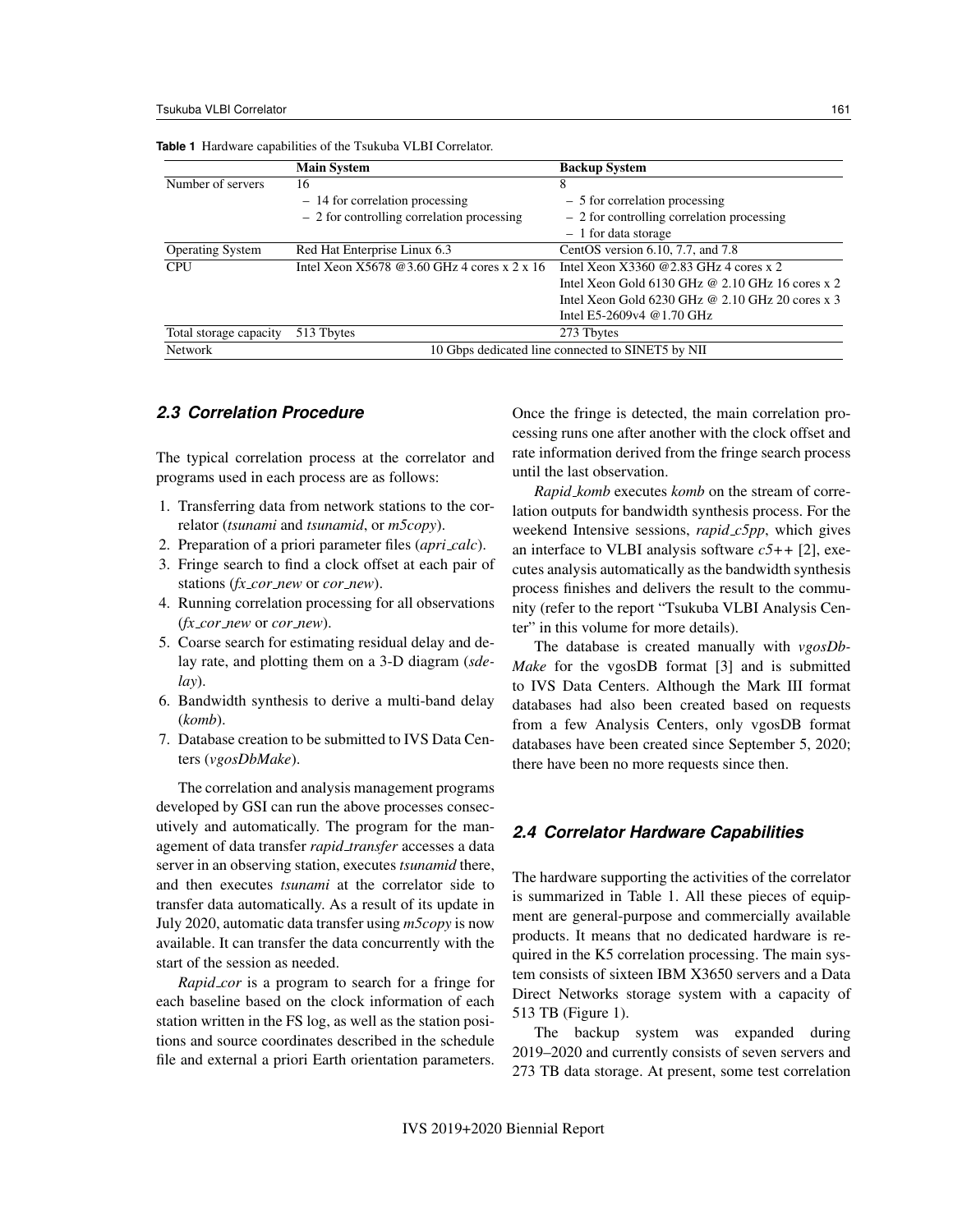processing using DiFX and HOPS software is carried out on this system (see Section 5).

**3 Staff**

The technical staff at the Tsukuba VLBI Correlator are:

- Yu Takagi correlator/analysis chief, management.
- Kyonosuke Hayashi correlator/analysis operator, coordination.
- Tetsuya Hara (AES) correlator/analysis operator, software development.

#### **4 Correlator Operations**

#### *4.1 IVS Intensive for UT1*−*UTC*

Almost all of the weekend Intensive series (INT2) were processed at the Tsukuba VLBI Correlator automatically in near real time using the *rapid* programs (see Section 2.3). The number of sessions processed in 2019 and 2020 is listed in Table 2. Ishioka in Japan and Wettzell 20-m in Germany have usually participated in INT2 sessions.

Kokee Park or the VLBA antenna at Mauna Kea in Hawaii, U.S., was involved when Ishioka was not available because of its VGOS period for a few months per year or antenna mechanical trouble. Ny-Ålesund in Norway also filled in the absence of Wettzell 20-m. In addition, a few INT3 sessions on Monday were processed on behalf of the Bonn Correlator. Please refer to the report "Tsukuba VLBI Analysis Center" in this volume for results and more details.

# *4.2 IVS AOV Sessions*

The Asia-Oceania VLBI Group for Geodesy and Astrometry (AOV) is a regional subgroup of the IVS established in 2014 to foster and encourage closer collaboration in VLBI in the Asia-Oceania region. It has been coordinating regular VLBI observing sessions since 2015, and the number of sessions was twelve per

| 2019             | <b>Stations</b> | Period            | # of sessions |
|------------------|-----------------|-------------------|---------------|
| Intensive 2      | IsWz            | Jan $5 - Dec$ 1   | 91            |
|                  | IsNy            | Jan 6             | 1             |
|                  | <b>MkWz</b>     | Dec $7 - Dec 28$  | 4             |
|                  | KkWz            | Dec $15 - Dec 29$ | 3             |
| Total            |                 |                   | 99            |
| 2020             | <b>Baseline</b> | Period            | # of sessions |
| Intensive 2 IsWz |                 | Mar 7 – Jun 14    | 29            |
|                  | <b>MkWz</b>     | Jan $4 - Dec$ 27  | 43            |
|                  | <b>KkWz</b>     | Jan $5 - Dec$ 13  | 25            |
| Intensive 3      | NyShWnWz        | Jul 27            | 1             |
|                  | ShWnWz          | Dec 21            |               |
| Total            |                 |                   | 99            |

**Table 2** Intensive sessions processed at the Tsukuba VLBI Cor-

relator.

year in 2019 and 2020. Correlation tasks are shared by the Tsukuba VLBI Correlator, the Shanghai Correlator operated by Shanghai Astronomical Observatory (SHAO), and the University of Tasmania. The sessions processed at the correlator in 2019 and 2020 are listed in Table 3. Most of the data, not only from Japan, but also from China, Korea, Australia, and New Zealand were transferred via the broadband network, while only the data of Syowa in Antarctica were shipped to Japan.

**Table 3** AOV sessions processed at the Tsukuba VLBI Correlator.

| Year | Name               | Date     | <b>Stations</b>    |
|------|--------------------|----------|--------------------|
| 2019 | AOV032             | Feb 12   | HoIsK1KeKgKvVmWwYg |
|      | AOV035             | May 14   | HoIsK1KeKgSyWwYg   |
|      | <b>AOV038</b>      | Aug 7    | HolsKeKgKvShUrWwYg |
|      | AOV039             | Sep 17   | HoIsSyVmWwYg       |
|      | AOV <sub>041</sub> | Nov $12$ | HolsKgYg           |
|      | AOV <sub>042</sub> | Dec 3    | HoKgKvVmWwYg       |
| 2020 | AOV <sub>044</sub> | Feb 11   | HoKgKmVmWwYg       |
|      | <b>AOV048</b>      | Jun 16   | HoKgKmShSyVmWwYg   |
|      | AOV049             | Jul 22   | HoKgKvShWwYg       |
|      | <b>AOV050</b>      | Aug $10$ | HoKgShSyWwYg       |
|      | <b>AOV054</b>      | Dec 8    | HoKgKmSyWwYg       |

# **5 Correlation and Data Processing Using DiFX and HOPS Software**

For the VGOS correlation, the DiFX and HOPS software were installed on the backup system. Some correlation processing tests were carried out using DiFX and HOPS software. In 2020, the Tsukuba VLBI Correla-